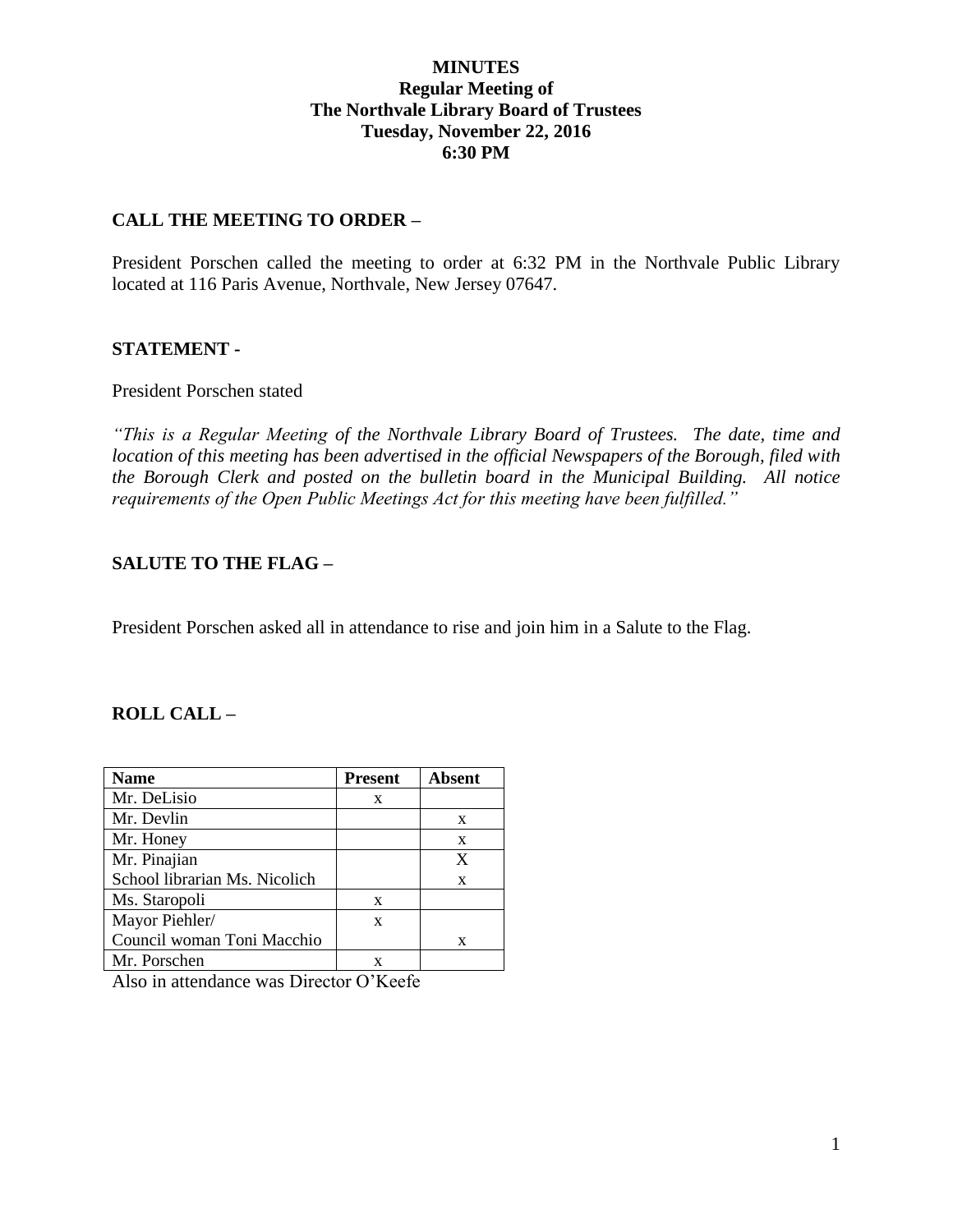### **APPROVAL OF MINUTES**

Resolved to approve the minutes from the October 26, 2016 regular board meeting

| <b>Name</b>   | <b>ACTION</b> | <b>YES</b> | NO | <b>ABSENT</b> | <b>ABSTAIN</b> |
|---------------|---------------|------------|----|---------------|----------------|
| Mr. DeLisio   | motion        | X          |    |               |                |
| Mr. Devlin    |               |            |    | X             |                |
| Mr. Honey     |               |            |    | X             |                |
| Mr. Pinajian  |               |            |    | X             |                |
| Ms. Nicolich  |               |            |    | X             |                |
| Ms. Staropoli |               | X          |    |               |                |
| Mayor Piehler |               | X          |    |               |                |
| Ms. Macchio   |               |            |    | X             |                |
| Mr. Porschen  | second        | X          |    |               |                |

The minutes were adopted on a roll call vote as follows:

Resolved to approve the minutes from the October 26, 2016 executive session of the regular board meeting

The minutes were adopted on a roll call vote as follows:

| <b>Name</b>   | <b>ACTION</b> | <b>YES</b> | NO | <b>ABSENT</b> | <b>ABSTAIN</b> |
|---------------|---------------|------------|----|---------------|----------------|
| Mr. DeLisio   |               | X          |    |               |                |
| Mr. Devlin    |               |            |    | X             |                |
| Mr. Honey     |               |            |    | X             |                |
| Mr. Pinajian  |               |            |    | X             |                |
| Ms. Nicolich  |               |            |    | X             |                |
| Ms. Staropoli | motion        | X          |    |               |                |
| Mayor Piehler | second        | X          |    |               |                |
| Ms. Macchio   |               |            |    | X             |                |
| Mr. Porschen  |               | x          |    |               |                |

## **GENERAL DISCUSSION –**

Director O'Keefe reported that she has hired an ESL teacher to start classes in 2017. Also there is a Northvale resident who would like to volunteer to teach a class of five residents Chinese.

#### **Director's Report**

Procurement Card arrived on 11/10/16; Bank of America

Friends of the Northvale Public Library Report Fundraisers: Growler & Gill-October 30 Lord & Taylor Shopping Passes-November 12 Gaming Day-November 19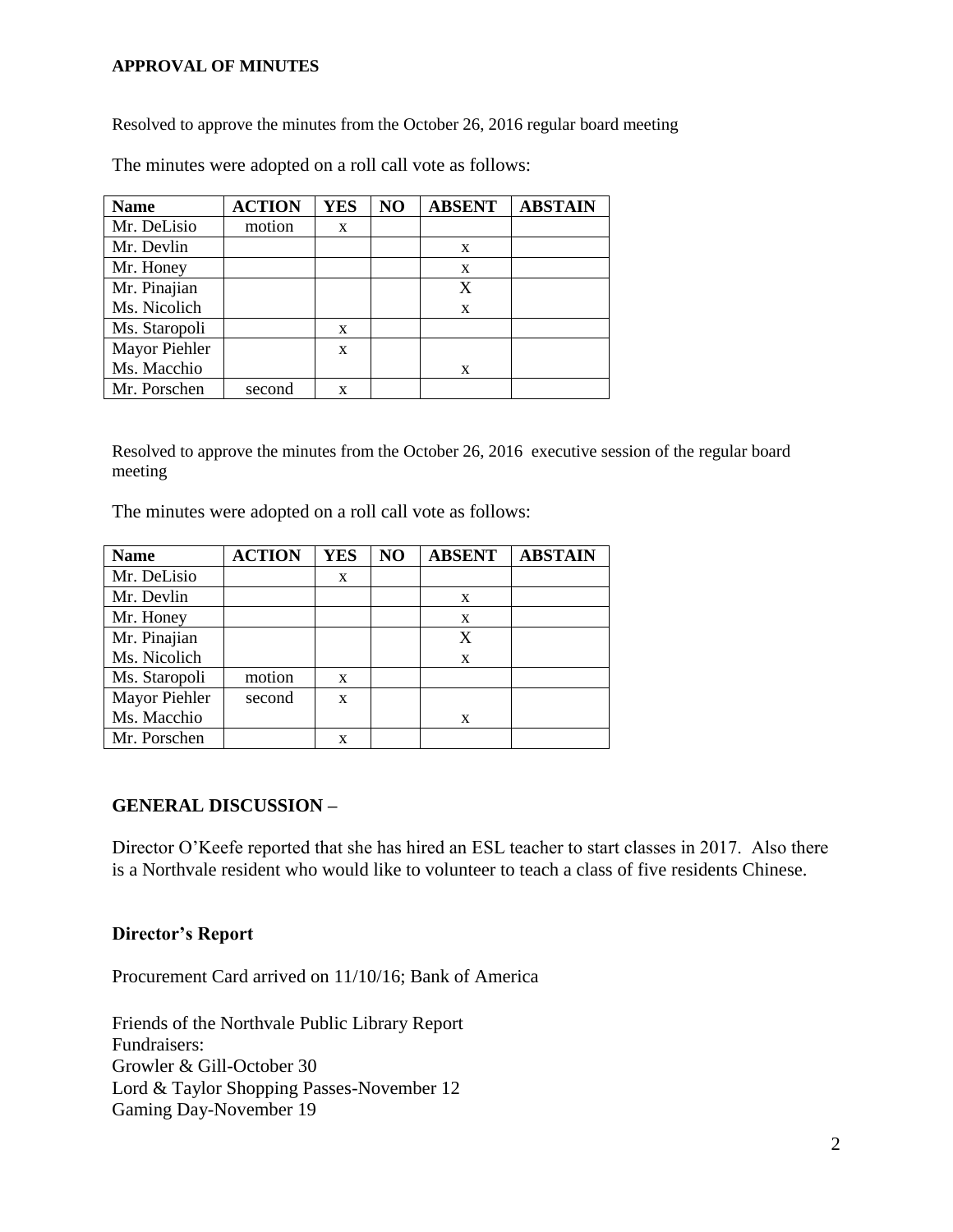Town-wide Membership Letter recently mailed to all residents and businesses December 27: Fundraiser at Mooyah Restaurant, 12 noon-9 pm The passes for the Intrepid and the Museum of Natural History are expiring this month. All 72 Museum of Natural History coupons were distributed; Intrepid was used 13 times in one year. These will not be renewed; other passes will be considered in the spring.

Trustees Long Range Planning Program, Tuesday, December 6, 7:00-9:00 pm, Tenafly. Tina and I are attending

Library Cards: we have 1,279 patrons registered as of today, November 18, 2016. 9 new cards since the last report.

Electrician is expected to begin work within the next couple of weeks

# **ROLL CALL VOTES**

Resolved to approve the claims list for the month of November in the amount of \$3411.48

| <b>Name</b>   | <b>ACTION</b> | <b>YES</b> | N <sub>O</sub> | <b>ABSENT</b> | <b>ABSTAIN</b> |
|---------------|---------------|------------|----------------|---------------|----------------|
| Mr. DeLisio   |               | X          |                |               |                |
| Mr. Devlin    |               |            |                | X             |                |
| Mr. Honey     |               |            |                | X             |                |
| Mr. Pinajian  |               |            |                | X             |                |
| Ms. Nicolich  |               |            |                | X             |                |
| Ms. Staropoli | motion        | X          |                |               |                |
| Mayor Piehler | second        | X          |                |               |                |
| Ms. Macchio   |               |            |                | X             |                |
| Mr. Porschen  |               | x          |                |               |                |

The resolution was adopted on a roll call vote as follows:

Resolved to approve the reimbursement for Director O'Keefe for \$37.34 for supplies and two workshops.

The resolution was adopted on a roll call vote as follows:

| <b>Name</b>   | <b>ACTION</b> | <b>YES</b> | NO | <b>ABSENT</b> | <b>ABSTAIN</b> |
|---------------|---------------|------------|----|---------------|----------------|
| Mr. DeLisio   | motion        | X          |    |               |                |
| Mr. Devlin    |               |            |    | X             |                |
| Mr. Honey     |               |            |    | X             |                |
| Mr. Pinajian  |               |            |    | X             |                |
| Ms. Nicolich  |               |            |    | $\mathbf{x}$  |                |
| Ms. Staropoli | second        | X          |    |               |                |
| Mayor Piehler |               | X          |    |               |                |
| Ms. Macchio   |               |            |    | X             |                |
| Mr. Porschen  |               | X          |    |               |                |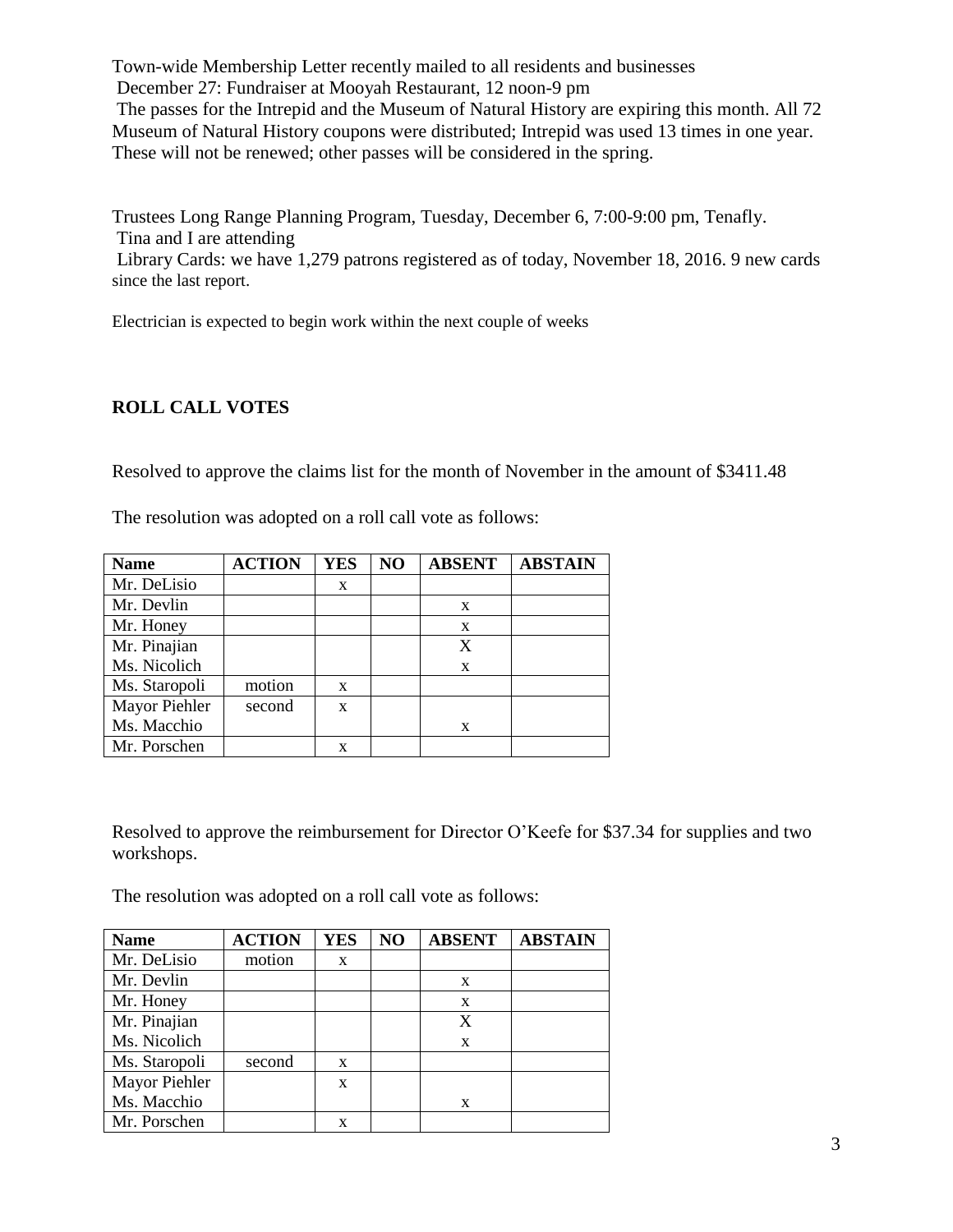Resolved to approve the reimbursement for Emily Pepe for \$88.22 for supplies and a conference.

| <b>Name</b>   | <b>ACTION</b> | YES | NO | <b>ABSENT</b> | <b>ABSTAIN</b> |
|---------------|---------------|-----|----|---------------|----------------|
| Mr. DeLisio   | motion        | X   |    |               |                |
| Mr. Devlin    |               |     |    | X             |                |
| Mr. Honey     |               |     |    | X             |                |
| Mr. Pinajian  |               |     |    | X             |                |
| Ms. Nicolich  |               |     |    | X             |                |
| Ms. Staropoli |               | X   |    |               |                |
| Mayor Piehler |               | X   |    |               |                |
| Ms. Macchio   |               |     |    | X             |                |
| Mr. Porschen  | second        | X   |    |               |                |

The resolution was adopted on a roll call vote as follows:

Resoloved to approve the replenishment of the petty cash for \$75

The resolution was adopted on a roll call vote as follows:

| <b>Name</b>   | <b>ACTION</b> | <b>YES</b> | NO | <b>ABSENT</b> | <b>ABSTAIN</b> |
|---------------|---------------|------------|----|---------------|----------------|
| Mr. DeLisio   |               | X          |    |               |                |
| Mr. Devlin    |               |            |    | X             |                |
| Mr. Honey     |               |            |    | X             |                |
| Mr. Pinajian  |               |            |    | X             |                |
| Ms. Nicolich  |               |            |    | X             |                |
| Ms. Staropoli | second        | X          |    |               |                |
| Mayor Piehler |               | X          |    |               |                |
| Ms. Macchio   |               |            |    | X             |                |
| Mr. Porschen  | motion        | x          |    |               |                |

Resolved to approve next year's board meetings every fourth Wednesday except in November. Jan 25, Feb 22, March 22, April 26, May 24, June 28, July 26, Aug 23, Sept 27, Oct 25, Nov 21 Tues, Dec 27

The resolution was adopted on a roll call vote as follows:

| <b>Name</b>   | <b>ACTION</b> | <b>YES</b> | NO | <b>ABSENT</b> | <b>ABSTAIN</b> |
|---------------|---------------|------------|----|---------------|----------------|
| Mr. DeLisio   |               | X          |    |               |                |
| Mr. Devlin    |               |            |    | X             |                |
| Mr. Honey     |               |            |    | X             |                |
| Mr. Pinajian  |               |            |    | X             |                |
| Ms. Nicolich  |               |            |    | X             |                |
| Ms. Staropoli | motion        | X          |    |               |                |
| Mayor Piehler | second        | X          |    |               |                |
| Ms. Macchio   |               |            |    | X             |                |
| Mr. Porschen  |               |            |    |               |                |